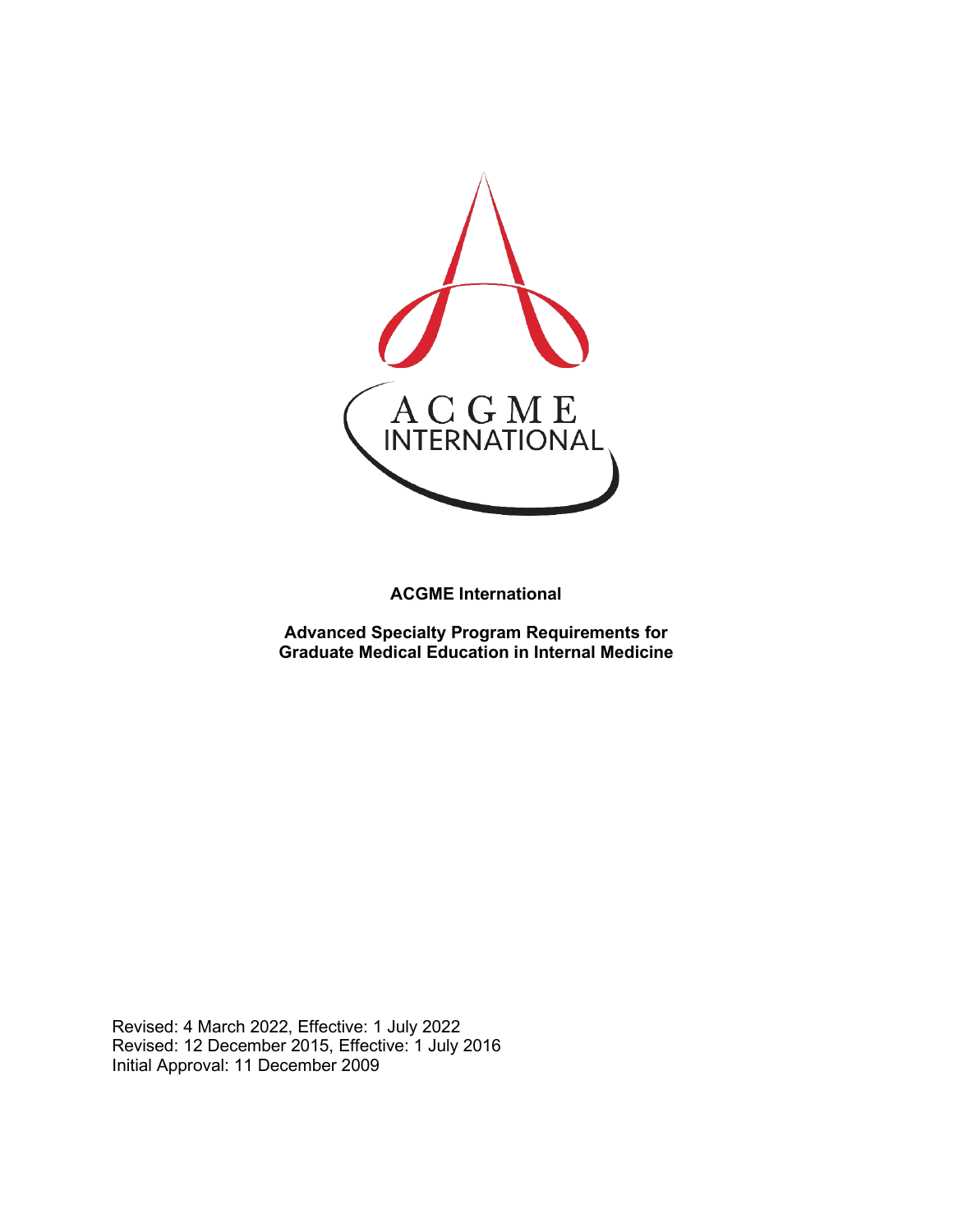## **ACGME International Specialty Program Requirements for Graduate Medical Education in Internal Medicine**

# **Int. Introduction**

*Background and Intent: Programs must achieve and maintain Foundational Accreditation according to the ACGME-I Foundational Requirements prior to receiving Advanced Specialty Accreditation. The Advanced Specialty Requirements noted below complement the ACGME-I Foundational Requirements. For each section, the Advanced Specialty Requirements should be considered together with the Foundational Requirements.*

# **Int. I. Definition and Scope of the Specialty**

Internal medicine encompasses the study and practice of health promotion, disease prevention, diagnosis, care, and treatment of all genders from adolescence to old age, during health and all stages of illness. Intrinsic to the discipline are scientific knowledge, the scientific method of problem solving, evidence-based decision making, a commitment to lifelong learning, and an attitude of caring derived from humanistic and professional values.

## **Int. II. Duration of Education**

Int. II.A. The educational program in internal medicine must be 36 or 48 months in length.

## **I. Institution**

See International Foundational Requirements, Section I.

#### **II. Program Personnel and Resources**

#### **II.A. Program Director**

II.A.1. The program director must have a reporting relationship with program directors in internal medicine subspecialty programs to ensure compliance with all applicable ACGME-I requirements.

# **II.B. Faculty**

- II.B.1. The program must have associate program directors who are:
- II.B.1.a) faculty members who assist the program director in the administrative and clinical oversight of the educational program; and,
- II.B.1.b) clinicians with broad knowledge of, experience with, and commitment to internal medicine as a discipline, patient-centered care, and to the generalist education and training of residents.

```
II.B.1.b).(1) Associate program directors must:
```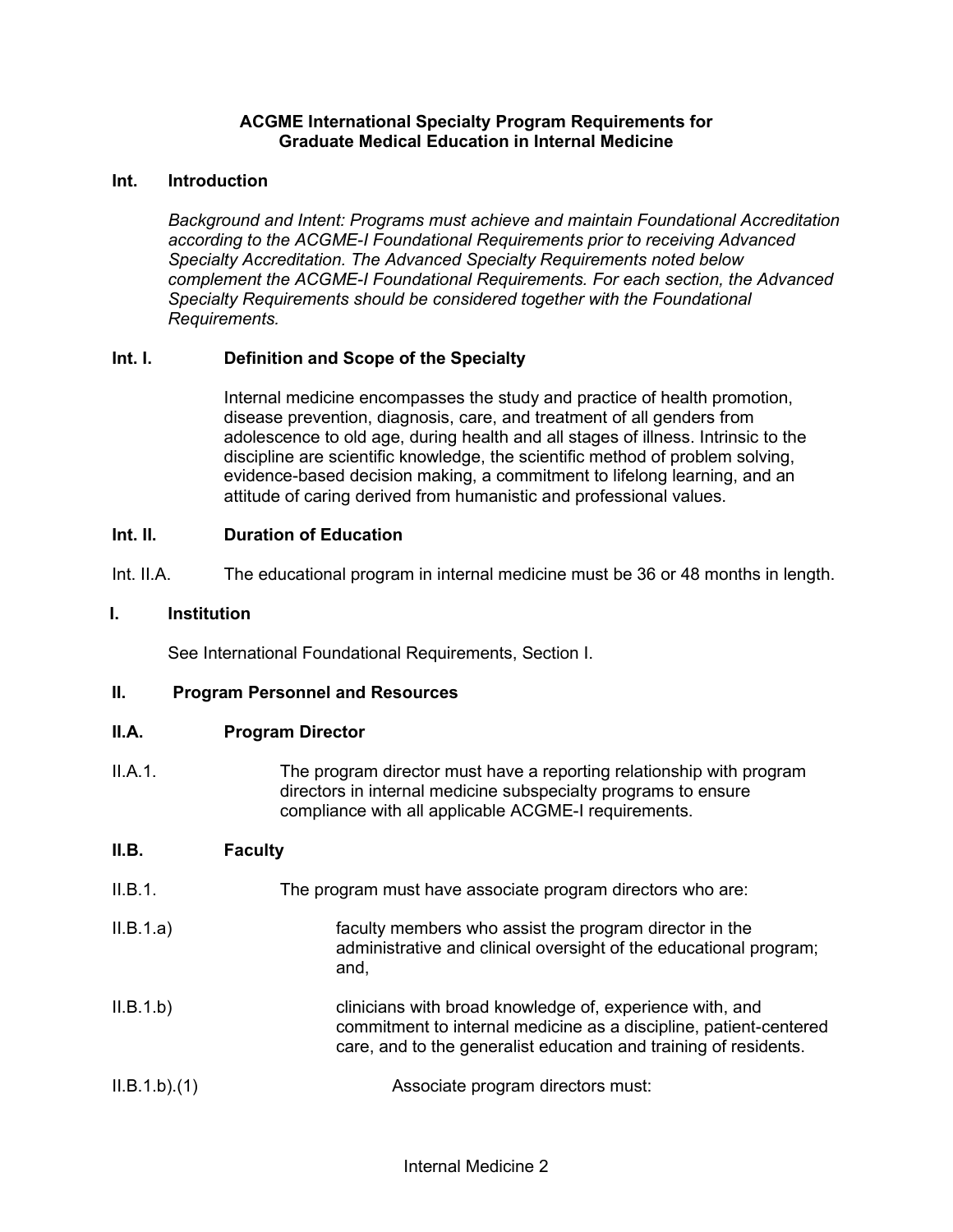| ILB.1.b)(1)(a) | dedicate on average at least 20 hours per week to<br>the administrative and educational aspects of the<br>program, as delegated by the program director, and<br>receive institutional support for this time;                                                                                                                      |
|----------------|-----------------------------------------------------------------------------------------------------------------------------------------------------------------------------------------------------------------------------------------------------------------------------------------------------------------------------------|
| ILB.1.b)(1)(b) | report directly to the program director; and,                                                                                                                                                                                                                                                                                     |
| ILB.1.b)(1)(c) | participate in academic societies and educational<br>programs designed to enhance their professional<br>development                                                                                                                                                                                                               |
| II.B.2.        | In conjunction with division chiefs, the program director must identify<br>qualified individuals as Subspecialty Education Coordinators (SECs).                                                                                                                                                                                   |
| II.B.2.a)      | SECs must be identified for each of the following subspecialties of<br>internal medicine: cardiology; critical care; endocrinology;<br>hematology; gastroenterology; geriatric medicine; infectious<br>diseases; nephrology; oncology; pulmonary disease; and<br>rheumatology.                                                    |
| II.B.2.b)      | SECs must be accountable to the program director for<br>coordination of the residents' subspecialty educational<br>experiences to meet the goals and objectives of education in the<br>subspecialty.                                                                                                                              |
| II.C.          | <b>Other Program Personnel</b>                                                                                                                                                                                                                                                                                                    |
|                | See International Foundational Requirements, Section II.C.                                                                                                                                                                                                                                                                        |
| II.D.          | <b>Resources</b>                                                                                                                                                                                                                                                                                                                  |
| II.D.1.        | There must be services for: cardiac catheterization; bronchoscopy;<br>gastrointestinal endoscopy; non-invasive cardiology studies; pulmonary<br>function studies; hemodialysis; and imaging studies, including<br>radionuclide, ultrasound, fluoroscopy, angiography, computerized<br>tomography, and magnetic resonance imaging. |
| III.           | <b>Resident Appointments</b>                                                                                                                                                                                                                                                                                                      |
| III.A.         | <b>Eligibility Criteria</b>                                                                                                                                                                                                                                                                                                       |

See International Foundational Requirements, Section III.A.

# **III.B. Number of Residents**

- III.B.1. There must be a minimum of 12 residents enrolled and participating in the educational program at all times.
- III.B.2. Residency positions must be allocated to either categorical or preliminary positions.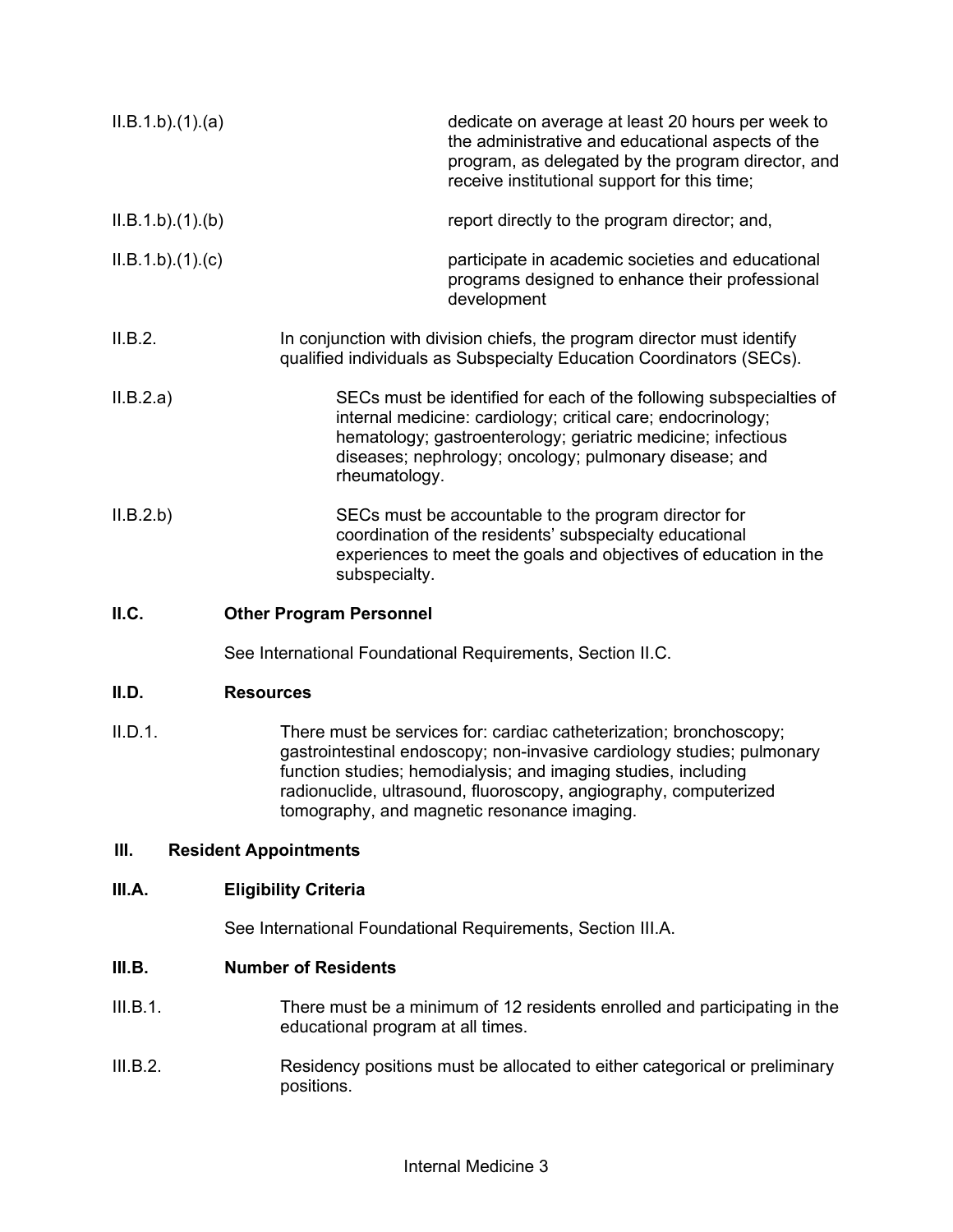| III.B.2.a)      | A resident who has satisfactorily completed a preliminary year<br>must not be appointed to additional years as a preliminary<br>resident.                       |
|-----------------|-----------------------------------------------------------------------------------------------------------------------------------------------------------------|
| III.B.2.b)      | The number of preliminary positions must not exceed the total<br>number of approved Post-Graduate Year One (PGY-1) categorical<br>positions.                    |
| III.B.2.c       | Documentation of continuation in graduate medical education for<br>preliminary residents must be provided at the time of an<br>accreditation site visit.        |
| III.B.2.d)      | The program director must counsel and assist preliminary<br>residents in obtaining future positions.                                                            |
| III.C.          | <b>Resident Transfers</b>                                                                                                                                       |
|                 | See International Foundational Requirements, Section III.C.                                                                                                     |
| III.D.          | <b>Appointment of Fellows and Other Learners</b>                                                                                                                |
|                 | See International Foundational Requirements, Section III.D.                                                                                                     |
| IV.             | <b>Specialty-Specific Educational Program</b>                                                                                                                   |
| IV.A.           | <b>ACGME-I Competencies</b>                                                                                                                                     |
| IV.A.1.         | The program must integrate the following ACGME-I Competencies into<br>the curriculum:                                                                           |
| IV.A.1.a)       | Professionalism                                                                                                                                                 |
| IV.A.1.a)(1)    | Residents must demonstrate a commitment to carrying out<br>professional responsibilities and an adherence to ethical<br>principles. Residents must demonstrate: |
| IV.A.1.a)(1)(a) | compassion, integrity, and respect for others;                                                                                                                  |
| IV.A.1.a)(1)(b) | responsiveness to patient needs that supersedes                                                                                                                 |

IV.A.1.a).(1).(c) respect for patient privacy and autonomy;

self-interest;

- IV.A.1.a).(1).(d) accountability to patients, society, and the profession;
- IV.A.1.a).(1).(e) sensitivity and responsiveness to a diverse patient population, including to diversity in gender, age, culture, race, religion, disabilities, and sexual orientation; and,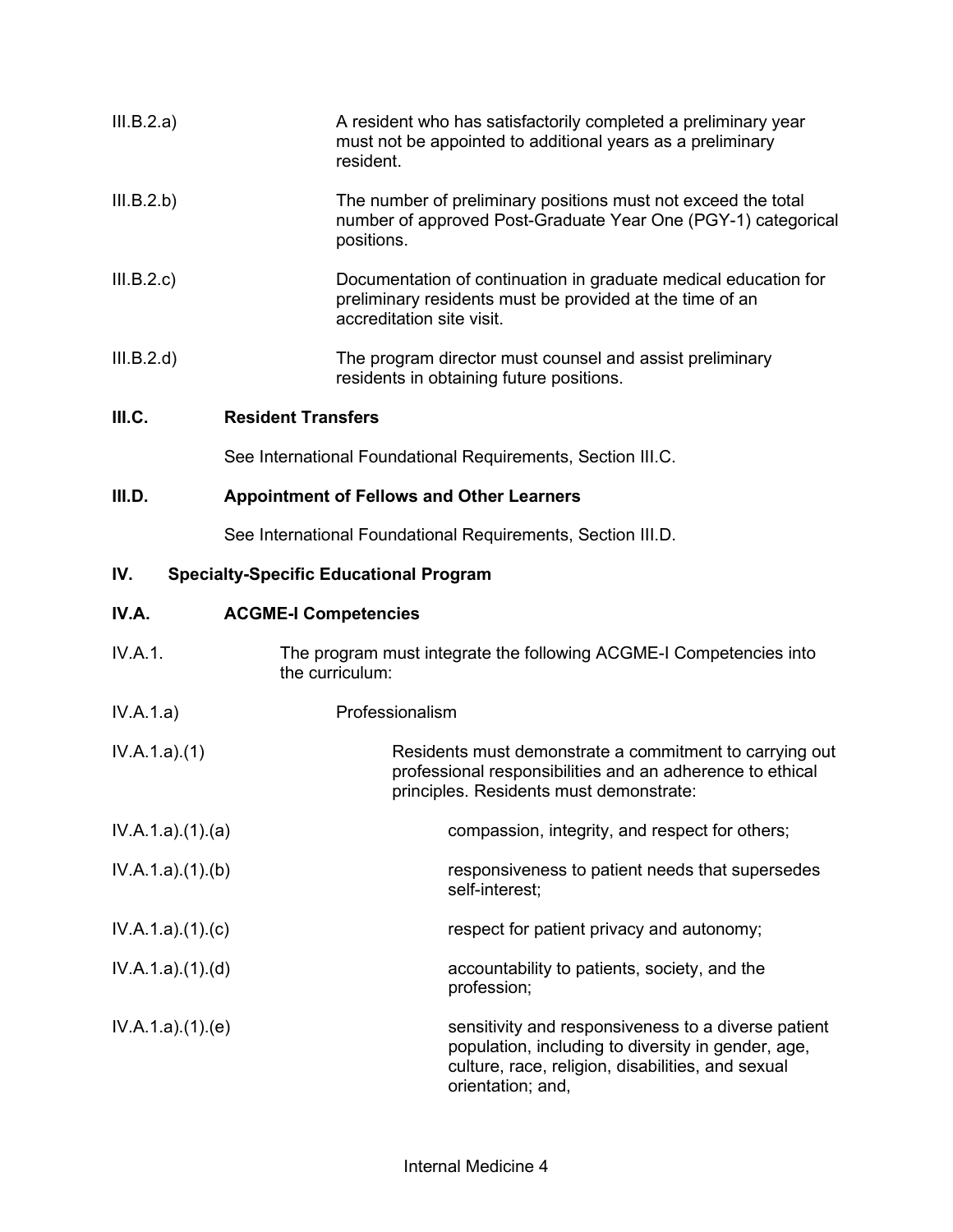| IV.A.1.a)(1).(f) | ability to recognize and develop a plan for one's<br>own personal and professional well-being.                                                                                                                                                                                                                                                          |
|------------------|---------------------------------------------------------------------------------------------------------------------------------------------------------------------------------------------------------------------------------------------------------------------------------------------------------------------------------------------------------|
| IV.A.1.b)        | <b>Patient Care and Procedural Skills</b>                                                                                                                                                                                                                                                                                                               |
| IV.A.1.b)(1)     | Residents must be able to provide patient care that is<br>compassionate, appropriate, and effective for the treatment<br>of health problems and the promotion of health. Residents<br>must demonstrate competence in:                                                                                                                                   |
| IV.A.1.b)(1)(a)  | a variety of roles within a health system with<br>progressive responsibility, including serving as the<br>direct provider, the leader or member of an<br>interprofessional or multi-disciplinary team of<br>providers, as a consultant to other physicians, and<br>as a teacher to the patient, the patient's family, and<br>other health care workers; |
| IV.A.1.b)(1)(b)  | the prevention, counseling, detection, and<br>diagnosis and treatment of adult diseases;                                                                                                                                                                                                                                                                |
| IV.A.1.b)(1)(c)  | managing patients in a variety of health care<br>settings, including the inpatient ward, the critical<br>care units, and various ambulatory settings,<br>including the emergency setting;                                                                                                                                                               |
| IV.A.1.b)(1)(d)  | managing patients across the spectrum of clinical<br>disorders as seen in the practice of general internal<br>medicine, including the subspecialties of internal<br>medicine;                                                                                                                                                                           |
| IV.A.1.b)(1)(e)  | using clinical skills of interviewing and physical<br>examination;                                                                                                                                                                                                                                                                                      |
| IV.A.1.b)(1)(f)  | using the laboratory and imaging techniques<br>appropriately;                                                                                                                                                                                                                                                                                           |
| IV.A.1.b)(1)(g)  | providing care for a sufficient number of<br>undifferentiated acutely and severely ill patients;                                                                                                                                                                                                                                                        |
| IV.A.1.b)(1)(h)  | providing care for patients with whom they have<br>limited or no physical contact, through the use of<br>telemedicine;                                                                                                                                                                                                                                  |
| IV.A.1.b)(1)(i)  | using population-based data; and,                                                                                                                                                                                                                                                                                                                       |
| IV.A.1.b)(1)(j)  | using critical thinking and evidence-based tools.                                                                                                                                                                                                                                                                                                       |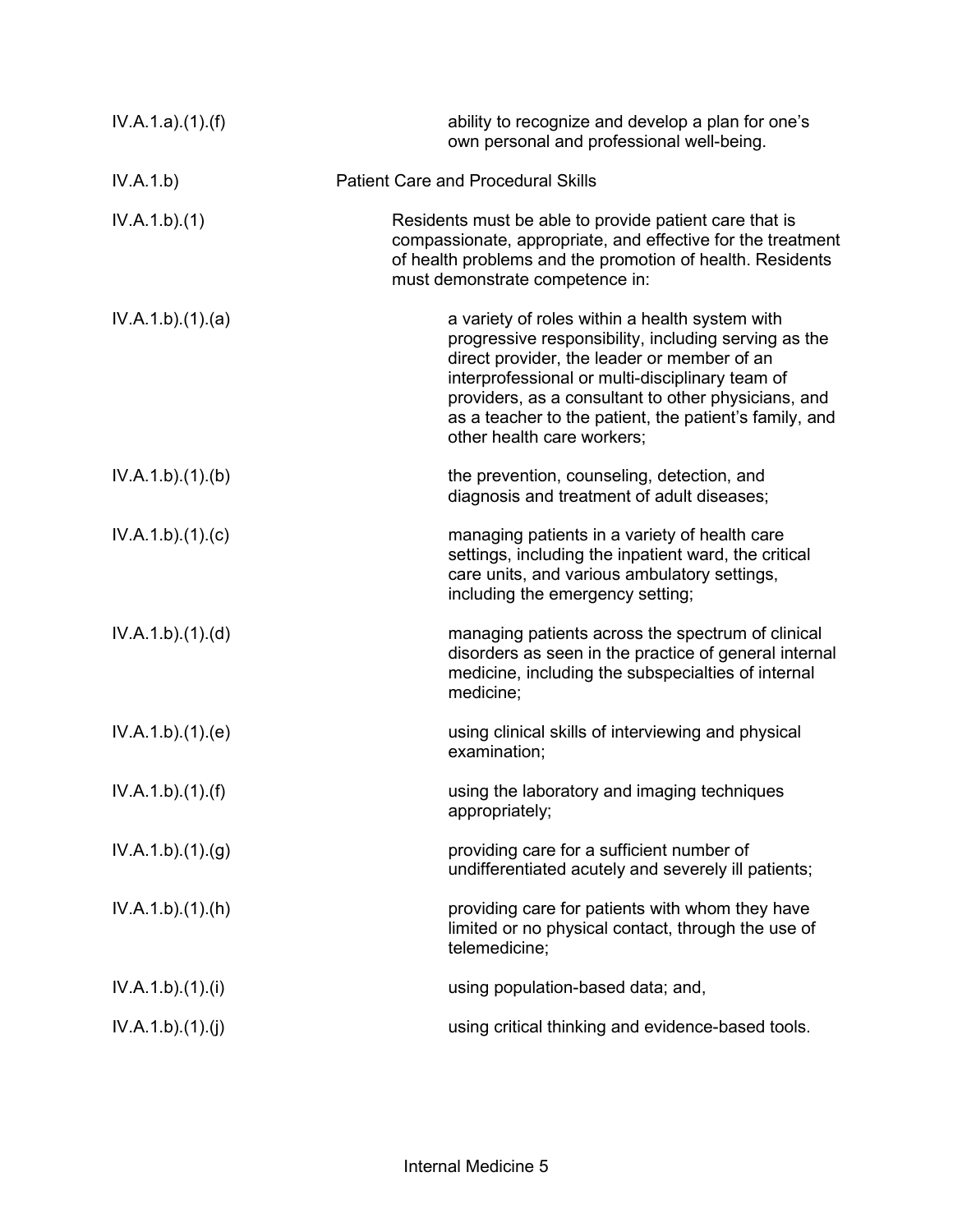| IV.A.1.b)(2)                | Residents must be able to perform all medical, diagnostic,<br>and surgical procedures considered essential for the area<br>of practice. Residents must demonstrate competence in<br>their ability to:                                                                                                                                                      |
|-----------------------------|------------------------------------------------------------------------------------------------------------------------------------------------------------------------------------------------------------------------------------------------------------------------------------------------------------------------------------------------------------|
| IV.A.1.b)(2).(a)            | use and/or perform point-of-care laboratory,<br>diagnostic, and/or imaging studies relevant to the<br>care of a patient;                                                                                                                                                                                                                                   |
| IV.A.1.b)(2)(b)             | perform diagnostic and therapeutic procedures<br>relevant to their specific career paths; and,                                                                                                                                                                                                                                                             |
| IV.A.1.b)(2).(c)            | treat their patients' conditions with practices that<br>are patient-centered, safe, scientifically based,<br>effective, timely, and cost-effective.                                                                                                                                                                                                        |
| IV.A.1.c)                   | <b>Medical Knowledge</b>                                                                                                                                                                                                                                                                                                                                   |
| $IV.A.1.c.$ (1)             | Residents must demonstrate knowledge of established<br>and evolving biomedical, clinical, epidemiological, and<br>social-behavioral sciences, as well as the application of<br>this knowledge to patient care. Residents must<br>demonstrate knowledge of:                                                                                                 |
| $IV.A.1.c$ . $(1).$ $(a)$   | appropriately using and performing diagnostic and<br>therapeutic procedures;                                                                                                                                                                                                                                                                               |
| IV.A.1.c.1(1). (b)          | evaluating patients with an undiagnosed and<br>undifferentiated presentation;                                                                                                                                                                                                                                                                              |
| IV.A.1.c)(1).(c)            | interpreting basic clinical tests and images;                                                                                                                                                                                                                                                                                                              |
| $IV.A.1.c$ . $(1).$ $(d)$   | providing basic preventive care;                                                                                                                                                                                                                                                                                                                           |
| IV.A.1.c.1(1).(e)           | recognizing and providing initial management of<br>emergency medical problems;                                                                                                                                                                                                                                                                             |
| $IV.A.1.c$ ). $(1)$ . $(f)$ | treating medical conditions commonly managed by<br>internists; and,                                                                                                                                                                                                                                                                                        |
| $IV.A.1.c.$ (1).(g)         | using common pharmacotherapy.                                                                                                                                                                                                                                                                                                                              |
| IV.A.1.d)                   | Practice-based Learning and Improvement                                                                                                                                                                                                                                                                                                                    |
| IV.A.1.d)(1)                | Residents must demonstrate the ability to investigate and<br>evaluate their care of patients, to appraise and assimilate<br>scientific evidence, and to continuously improve patient<br>care based on continuous self-evaluation and life-long<br>learning. Residents are expected to develop skills and<br>habits to be able to meet the following goals: |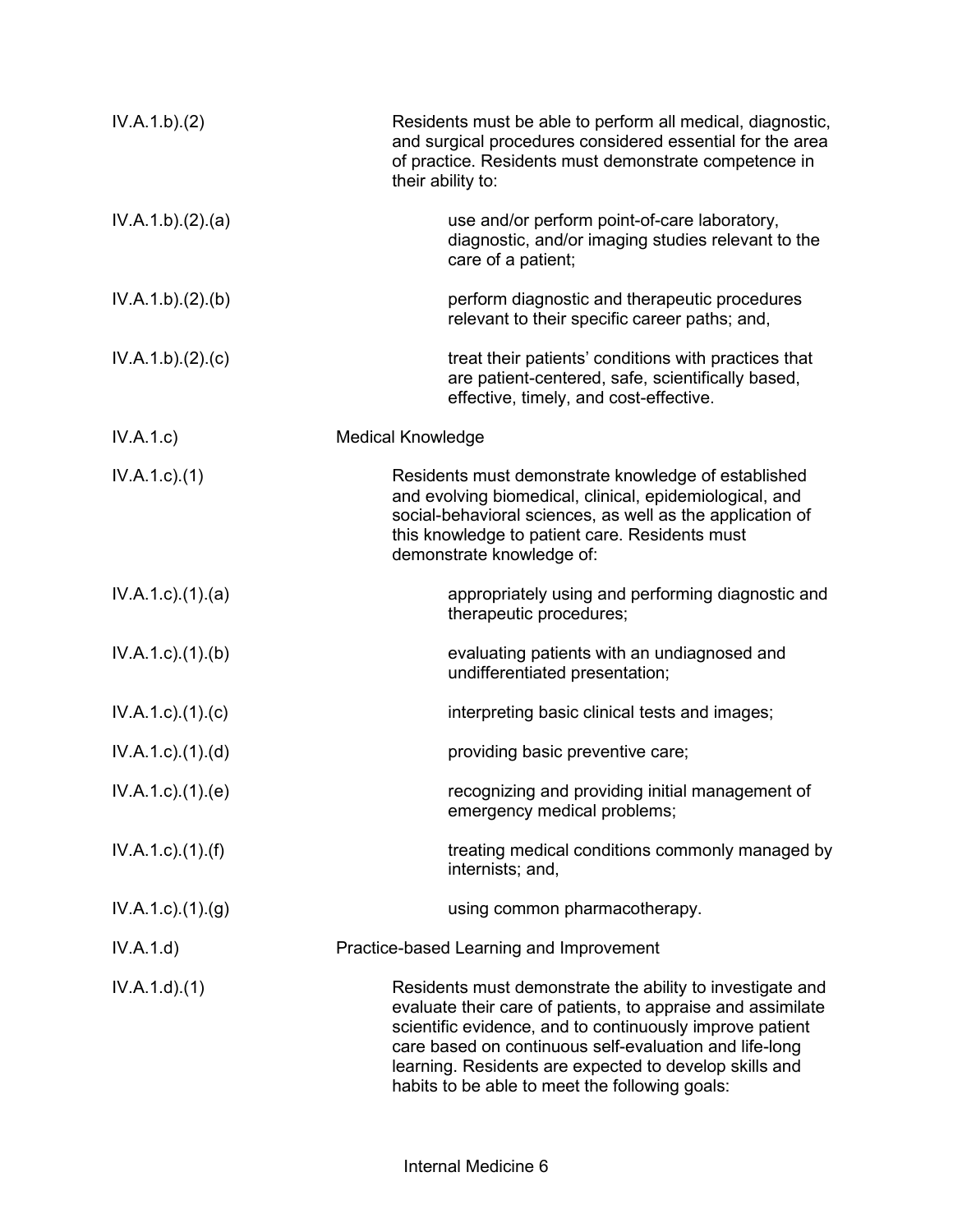| $IV.A.1.d$ . $(1).$ $(a)$     | identify strengths, deficiencies, and limits in one's<br>knowledge and expertise;                                                                                                                                          |
|-------------------------------|----------------------------------------------------------------------------------------------------------------------------------------------------------------------------------------------------------------------------|
| IV.A.1.d.(1)(b)               | identify and perform appropriate learning activities;                                                                                                                                                                      |
| IV.A.1.d)(1)(c)               | incorporate feedback and formative evaluation into<br>daily practice;                                                                                                                                                      |
| IV.A.1.d)(1.(d))              | locate, appraise, and assimilate evidence from<br>scientific studies related to their patients' health<br>problems;                                                                                                        |
| IV.A.1.d)(1.(e)               | set learning and improvement goals;                                                                                                                                                                                        |
| $IV.A.1.d$ . $(1).(f)$        | systematically analyze practice using quality<br>improvement methods, and implement changes<br>with the goal of practice improvement; and,                                                                                 |
| IV.A.1.d.(1). <sub>(g)</sub>  | use information technology to optimize learning.                                                                                                                                                                           |
| IV.A.1.e)                     | Interpersonal and Communication Skills                                                                                                                                                                                     |
| IV.A.1.e. (1)                 | Residents must demonstrate interpersonal and<br>communication skills that result in the effective exchange<br>of information and collaboration with patients, their<br>families, and health professionals. Residents must: |
| IV.A.1.e. (1). (a)            | communicate effectively with patients, patients'<br>families, and the public, as appropriate, across a<br>broad range of socioeconomic and cultural<br>backgrounds;                                                        |
| IV.A.1.e. (1)(b)              | communicate effectively with physicians, other<br>health professionals, and health-related agencies;                                                                                                                       |
| IV.A.1.e. (1). (c)            | work effectively as a member or leader of a health<br>care team or other professional group;                                                                                                                               |
| IV.A.1.e. (1). (d)            | educate patients, patients' families, students, other<br>residents, and other health professionals;                                                                                                                        |
| IV.A.1.e. (1). (e)            | act in a consultative role to other physicians and<br>health professionals;                                                                                                                                                |
| IV.A.1.e. (1). (f)            | maintain comprehensive, timely, and legible<br>medical records; and,                                                                                                                                                       |
| IV.A.1.e. (1). <sub>(g)</sub> | communicate with patients and patients' families to<br>partner with them to assess their care goals,<br>including, when appropriate, end-of-life goals.                                                                    |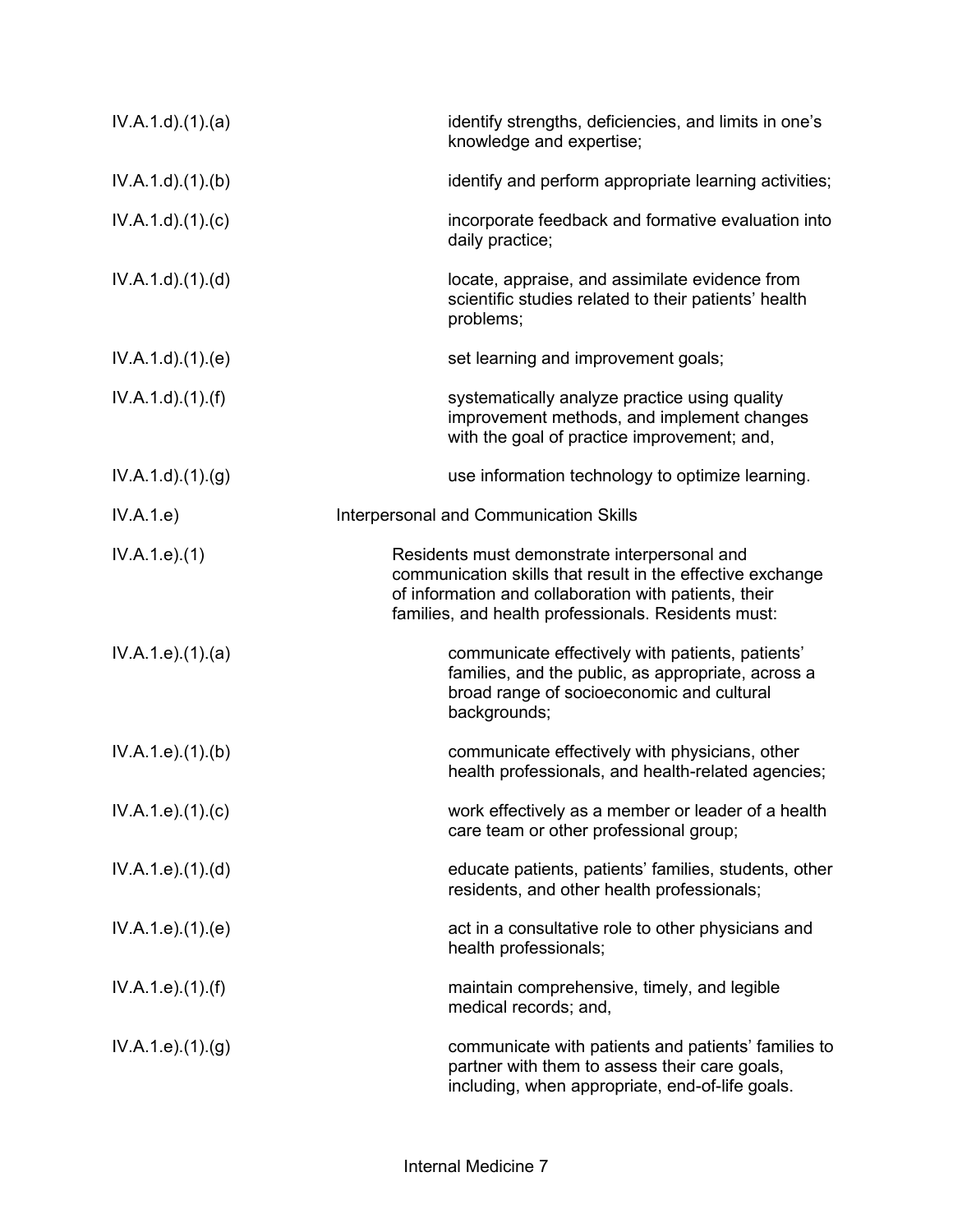| IV.A.1.f)         | <b>Systems-based Practice</b>                                                                                                                                                                                                                           |
|-------------------|---------------------------------------------------------------------------------------------------------------------------------------------------------------------------------------------------------------------------------------------------------|
| IV.A.1.f)(1)      | Residents must demonstrate an awareness of and<br>responsiveness to the larger context and system of health<br>care, as well as the ability to call effectively on other<br>resources in the system to provide optimal health care.<br>Residents must:  |
| IV.A.1.f).(1).(a) | work effectively in various health care delivery<br>settings and systems relevant to their clinical<br>specialty;                                                                                                                                       |
| IV.A.1.f)(1)(b)   | coordinate patient care across the health care<br>continuum as relevant to their clinical specialty;                                                                                                                                                    |
| IV.A.1.f)(1)(c)   | incorporate considerations of value, cost<br>awareness, and risk-benefit analysis in patient<br>and/or population-based care as appropriate;                                                                                                            |
| IV.A.1.f)(1)(d)   | understand health care finances and their impact<br>on individual patients' health decisions;                                                                                                                                                           |
| IV.A.1.f)(1)(e)   | advocate for quality patient care and optimal patient<br>care systems;                                                                                                                                                                                  |
| IV.A.1.f)(1)(f)   | work in inter-professional teams to enhance patient<br>safety and improve patient care quality; and,                                                                                                                                                    |
| IV.A.1.f)(1)(g)   | participate in identifying system errors and<br>implementing potential systems solutions.                                                                                                                                                               |
| IV.B.             | <b>Regularly Scheduled Educational Activities</b>                                                                                                                                                                                                       |
| IV.B.1.           | The core curriculum must include a didactic program based on the core<br>knowledge content of internal medicine.                                                                                                                                        |
| IV.B.2.           | The program must provide opportunities for residents to interact with<br>other residents and faculty members in educational sessions at a<br>frequency sufficient for peer-peer and peer-faculty member interaction.                                    |
| IV.B.3.           | Patient-based teaching must include direct interaction between residents<br>and attending physicians, bedside teaching, discussion of<br>pathophysiology, and the use of current evidence in diagnostic and<br>therapeutic decisions. Teaching must be: |
| IV.B.3.a)         | formally conducted on all inpatient and consultative services; and,                                                                                                                                                                                     |
| IV.B.3.b)         | conducted with a frequency and duration sufficient to ensure a<br>meaningful and continuous teaching relationship between the<br>assigned teaching attending and resident.                                                                              |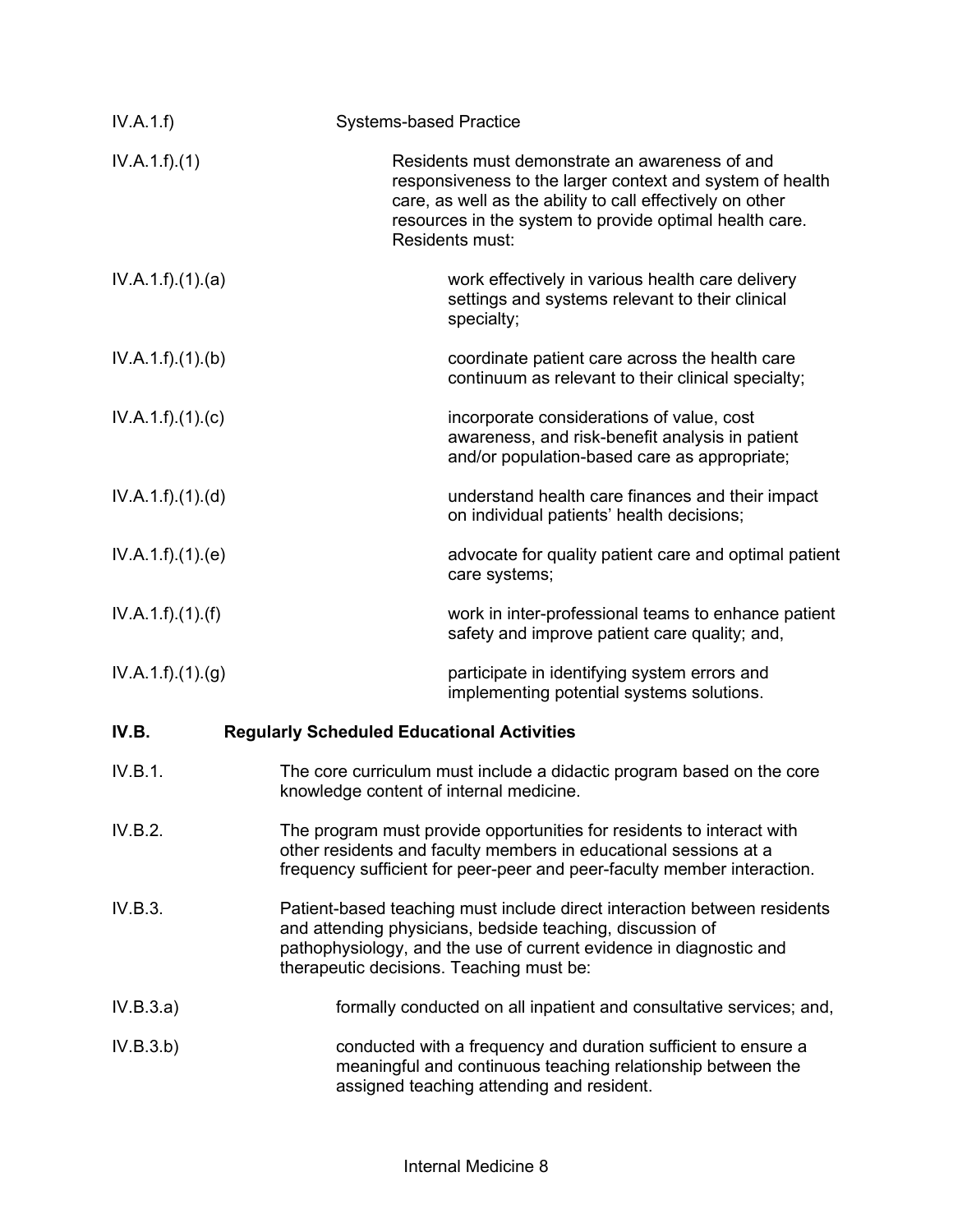| IV.C.        | <b>Clinical Experiences</b>                                                                                                                                                                                                                      |
|--------------|--------------------------------------------------------------------------------------------------------------------------------------------------------------------------------------------------------------------------------------------------|
| IV.C.1.      | The program must include educational experiences in both the inpatient<br>and outpatient settings that reflect the practice of internal medicine in the<br>country or jurisdiction.                                                              |
| IV.C.1.a)    | At least six months of clinical experiences must be in the<br>ambulatory/outpatient setting.                                                                                                                                                     |
| IV.C.1.a)(1) | Residents must have a longitudinal continuity experience<br>in an ambulatory/outpatient setting through which they<br>develop a long-term therapeutic relationship with a panel<br>of patients.                                                  |
| IV.C.1.b)    | Rotations must be structured to minimize conflicting inpatient and<br>outpatient responsibilities.                                                                                                                                               |
| IV.C.2.      | Residents' clinical experiences must include:                                                                                                                                                                                                    |
| IV.C.2.a)    | critical care rotations (e.g., medical or respiratory intensive care<br>units, cardiac care units) of at least three months and no more<br>than six months;                                                                                      |
| IV.C.2.b)    | exposure to each of the internal medicine subspecialties,<br>dermatology, end-of-life care, geriatric medicine, and neurology;<br>and,                                                                                                           |
| IV.C.2.c     | at least six months of individualized educational experiences to<br>participate in opportunities relevant to their future practice or to<br>further skill/competence development in the foundational areas.                                      |
| IV.C.3.      | <b>Inpatient Rotations</b>                                                                                                                                                                                                                       |
| IV.C.3.a)    | The number of admissions for a PGY-1 resident must not preclude<br>meaningful reflections on the learning issues (e.g., developing a<br>differential diagnosis and treatment plan).                                                              |
| IV.C.3.b)    | A PGY-1 resident must not provide ongoing care for more than 15<br>inpatients.                                                                                                                                                                   |
| IV.C.3.c)    | Residents must write all orders for inpatients under their care, with<br>appropriate supervision by the attending physician.                                                                                                                     |
| IV.C.3.c.1)  | In those unusual circumstances when an attending<br>physician or subspecialty resident writes an order on a<br>resident's patient, the attending or subspecialty resident<br>must communicate this action to the resident in a timely<br>manner. |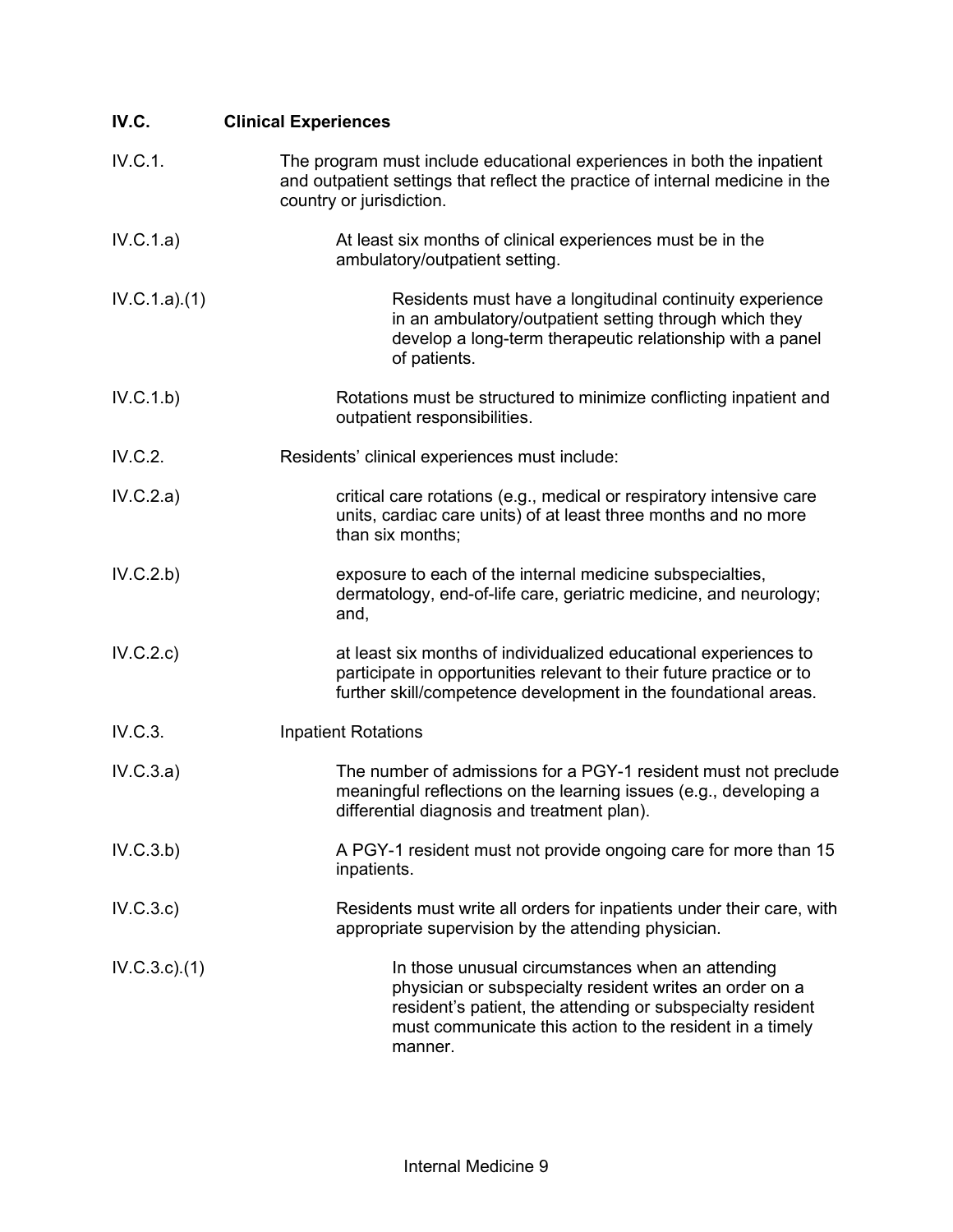| IV.C.3.d     | Each physician of record must make management rounds on that<br>physician's patients and communicate effectively with the<br>residents participating in the care of these patients at a frequency<br>appropriate to the changing care needs of the patients. |
|--------------|--------------------------------------------------------------------------------------------------------------------------------------------------------------------------------------------------------------------------------------------------------------|
| IV.C.4.      | <b>Emergency Medicine Rotations</b>                                                                                                                                                                                                                          |
| IV.C.4.a)    | Residents must be assigned to a minimum of four weeks of direct<br>experience in emergency medicine in blocks of not less than two<br>weeks.                                                                                                                 |
| IV.C.4.b)    | Residents must have first-contact responsibility for a sufficient<br>number of unselected emergency medicine patients to meet their<br>educational needs.                                                                                                    |
| IV.C.4.b)(1) | Other physicians must not triage such patients prior to this<br>contact.                                                                                                                                                                                     |
| IV.C.4.c)    | Total required emergency medicine experience must not exceed<br>three months in three years of the educational program.                                                                                                                                      |
| IV.C.5.      | Residents should not be required to relate to an excessive number of<br>physicians of record.                                                                                                                                                                |
| IV.D.        | <b>Scholarly Activity</b>                                                                                                                                                                                                                                    |
|              | See International Foundational Requirements, Section IV.D.                                                                                                                                                                                                   |
| ۷.           | <b>Evaluation</b>                                                                                                                                                                                                                                            |
|              | See International Foundational Requirements, Section V.                                                                                                                                                                                                      |
| VI.          | The Learning and Working Environment                                                                                                                                                                                                                         |
| VI.A.        | <b>Principles</b>                                                                                                                                                                                                                                            |
|              | See International Foundational Requirements, Section VI.A.                                                                                                                                                                                                   |
| VI.B.        | <b>Patient Safety</b>                                                                                                                                                                                                                                        |
|              | See International Foundational Requirements, Section VI.B.                                                                                                                                                                                                   |
| VI.C.        | <b>Quality Improvement</b>                                                                                                                                                                                                                                   |
|              | See International Foundational Requirements, Section VI.C.                                                                                                                                                                                                   |
| VI.D.        | <b>Supervision and Accountability</b>                                                                                                                                                                                                                        |
| VI.D.1.      | When supervising more than one PGY-1 resident, a supervising resident<br>must not be responsible for the ongoing care of more than 30 patients.                                                                                                              |